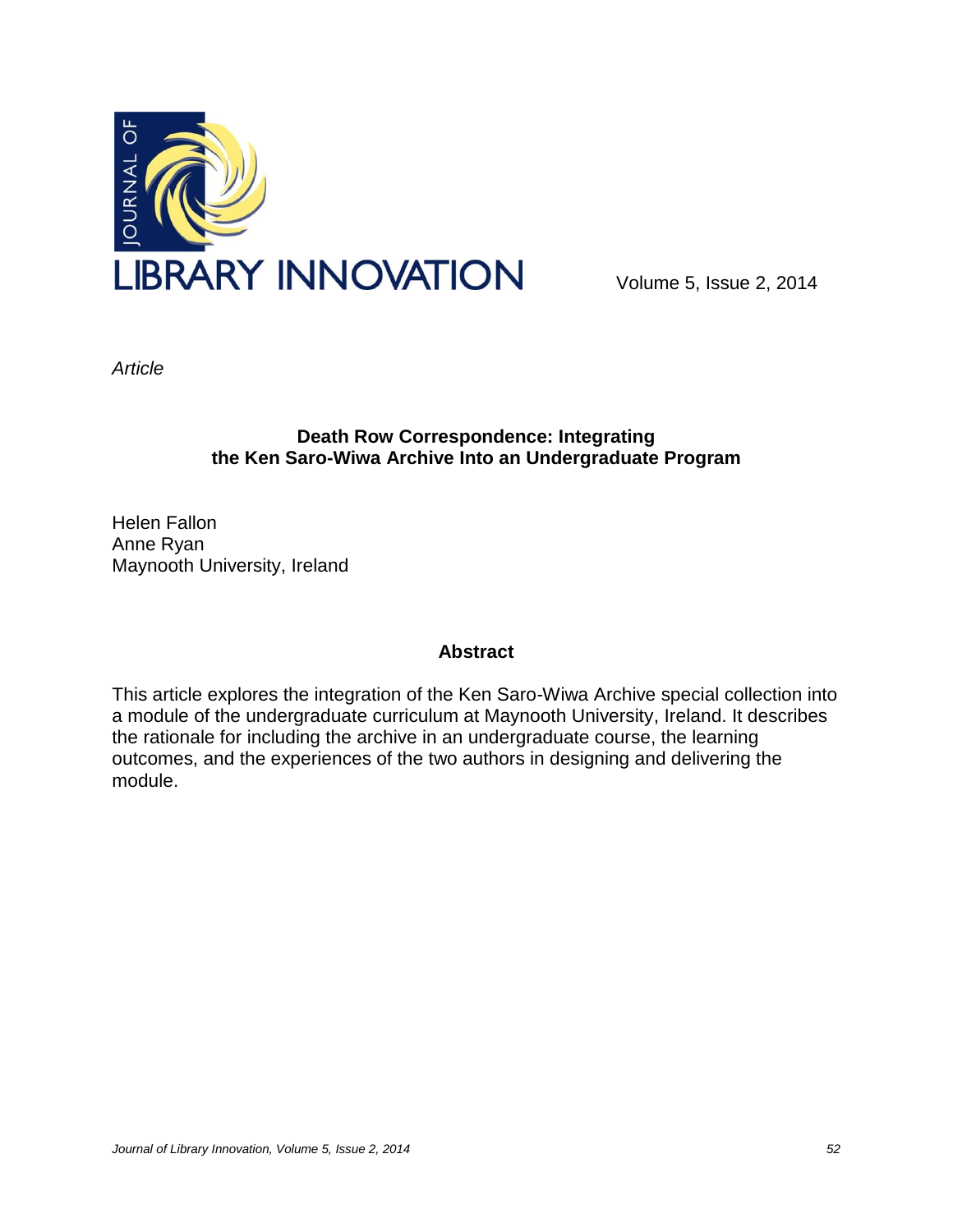In November 2011, Sister Majella McCarron (OLA) donated to Maynooth University 28 letters and 27 poems she received from Nigerian writer and activist Ken Saro-Wiwa during the two years prior to his execution in 1995. Saro-Wiwa was arrested after leading a peaceful protest against environmental damage caused by oil extraction in his homeland, Ogoni in the Niger Delta. Despite widespread international protest, he was executed, along with eight others (the Ogoni Nine), by the Nigerian military regime in November 1995. McCarron lived for more than thirty years in Nigeria. She worked with Ken Saro-Wiwa publicizing the issue of environmental destruction in the Niger Delta and, on her return to Ireland in 1994; she campaigned internationally to save the lives of the Ogoni Nine. The letters, mostly handwritten, were smuggled out of military detention in food baskets. Subsequently, McCarron also donated photographs, flyers, articles, ephemera, and artefacts, including a cap that had belonged to Ken Saro-Wiwa and a flag of the Movement for the Survival of the Ogoni People (MOSOP).

McCarron had kept the material for sixteen years among her personal belongings. As she approached her mid-seventies, she became concerned about the future of the collection and donated it to Maynooth University in November 2011. The university has strong associations with missionary activity and offers a range of courses dealing with social justice issues. The collection has now been catalogued and preservation work carried out on items requiring attention. In late 2012, Maynooth University completed a major extension to the Library, and the Ken Saro-Wiwa archive is now housed in a new Special Collections area that has custom-made space for storage, research, and exhibitions. The letters and poems were published with introductory essays in 2013 (Saro-Wiwa, 2013). In the same year, the Ken Saro-Wiwa Audio Archive, a collection of recordings of people connected with Ken Saro-Wiwa, was launched (Fallon & O'Brien, 2013).

This article describes the collaboration between the Maynooth University Library and the Department of Adult and Community Education at Maynooth University to use the collection in an undergraduate Development Studies module. This initiative was led by the two authors of this paper: the Deputy University Librarian and the Professor of Adult Education. We have both lived and worked in African countries and share a commitment to people-centred development. We are interested in creating learning environments where students are required to

- reflect on the values embedded in popular perceptions of development;
- consider whose interests are being served by specific development practices; and
- appreciate the social, economic and political complexities inherent in development and aid interventions.

This type of learning environment is ideally suited for the Development Theories module that is offered as part of the B.A. degree in Community Studies, one of a number of programs offered by Maynooth University designed to meet the specific needs of mature students. A key feature of the B.A. is its flexibility, which allows students to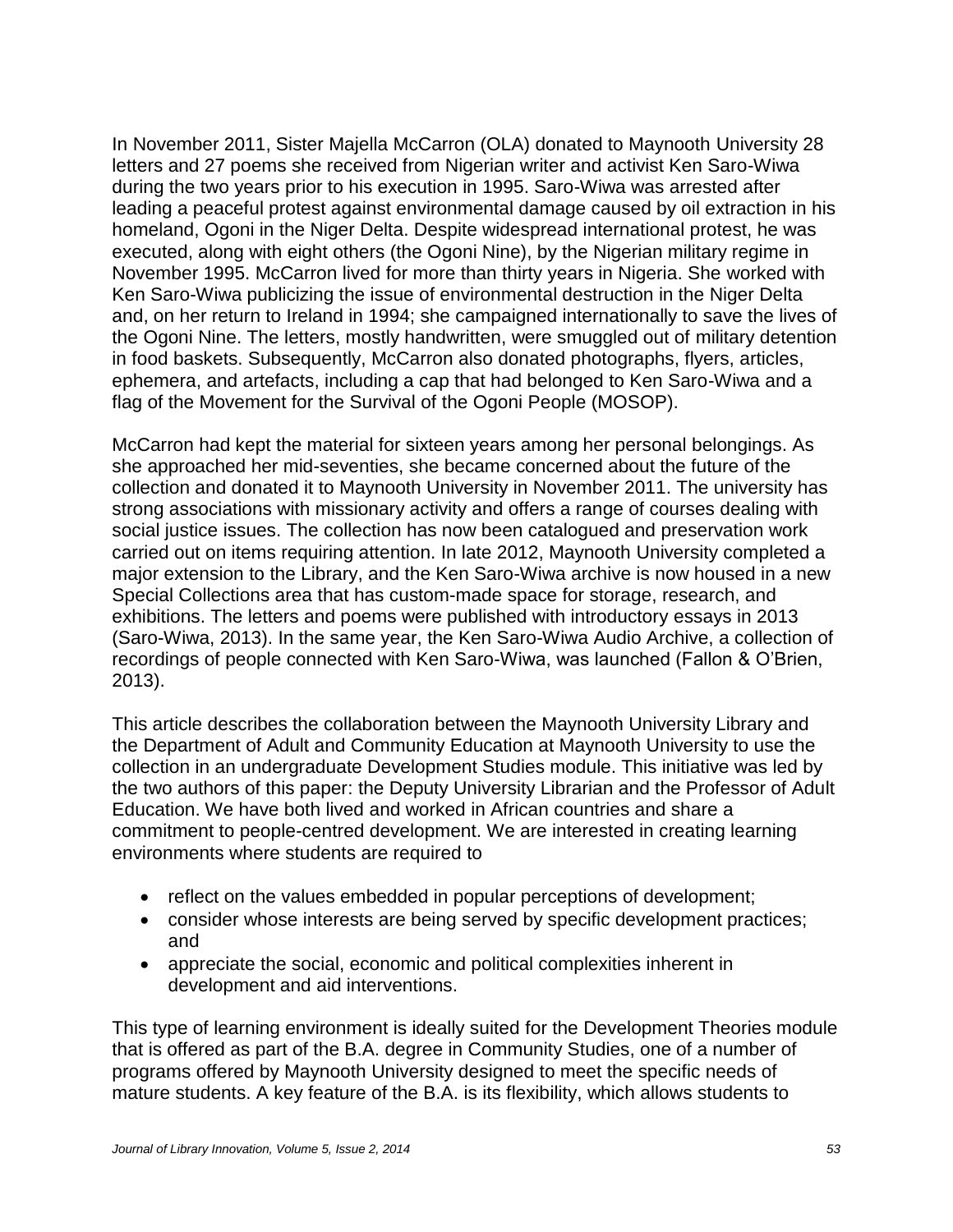progress at their preferred individual pace. This is possible because of the modular format, inbuilt credit accumulation, and recognition of accredited prior learning. Classes are held in in the evening to serve adults who are unable to attend on a full-time basis during the day. Several departments contribute to the degree, including Adult & Community Education, Applied Social Studies, Anthropology, Sociology, Geography, and History.

### **Module Content**

Eighteen mature students opted to take the module. The learning objectives were as follows:

Students will

- be familiar with two main theories of development: modernisation and dependency;
- appreciate the different views of development embedded in these theories;
- be conscious of the values that colour their individual perspectives on development; and
- be able to utilise these theoretical frameworks to 'read' the world.

All students had opinions on development, based on the strong Irish tradition of large numbers of men and women joining Catholic missionary orders until the mid-twentieth century, the fundraising concerts of Irish rock star Bob Geldoff for famine relief in Ethiopia, and the high profile of Irish aid agencies in the national media. More than half the class had experienced socio-economic disadvantage either in Ireland or elsewhere. In deciding how to deliver the module, it was important to utilise an approach that would integrate theory and practice and would incorporate time for reflection and discussion so that the students could access and articulate what they already knew and felt about development. The educational significance of such a pedagogy is evident in the literature pertaining to radical adult education which emphasizes equality and social cohesion. Participative processes are important to enable learners to understand the causes of inequality and disadvantage. (O'Shea & O'Brien, 2011; Jarvis, 2010; Freire and Shore, 2003; Crowther, Martin, & Shaw, 2000).

In exploring the modernisation and dependency theories of development, the module drew on the following three case studies:

- 1. Peace keeping in post-civil war Liberia.
- 2. Climate change and hunger in Malawi.
- 3. The impact of the petrochemical industry on the Niger Delta.

Each of the case studies followed a similar pattern. The students heard the story of a person who was directly involved in the initiative being studied. That story was then considered in the light of modernisation and development theories. The first two case studies involved inviting people to class to tell their stories. In the case study about Liberia, the storyteller was an officer in the Irish Defence Forces who served as a United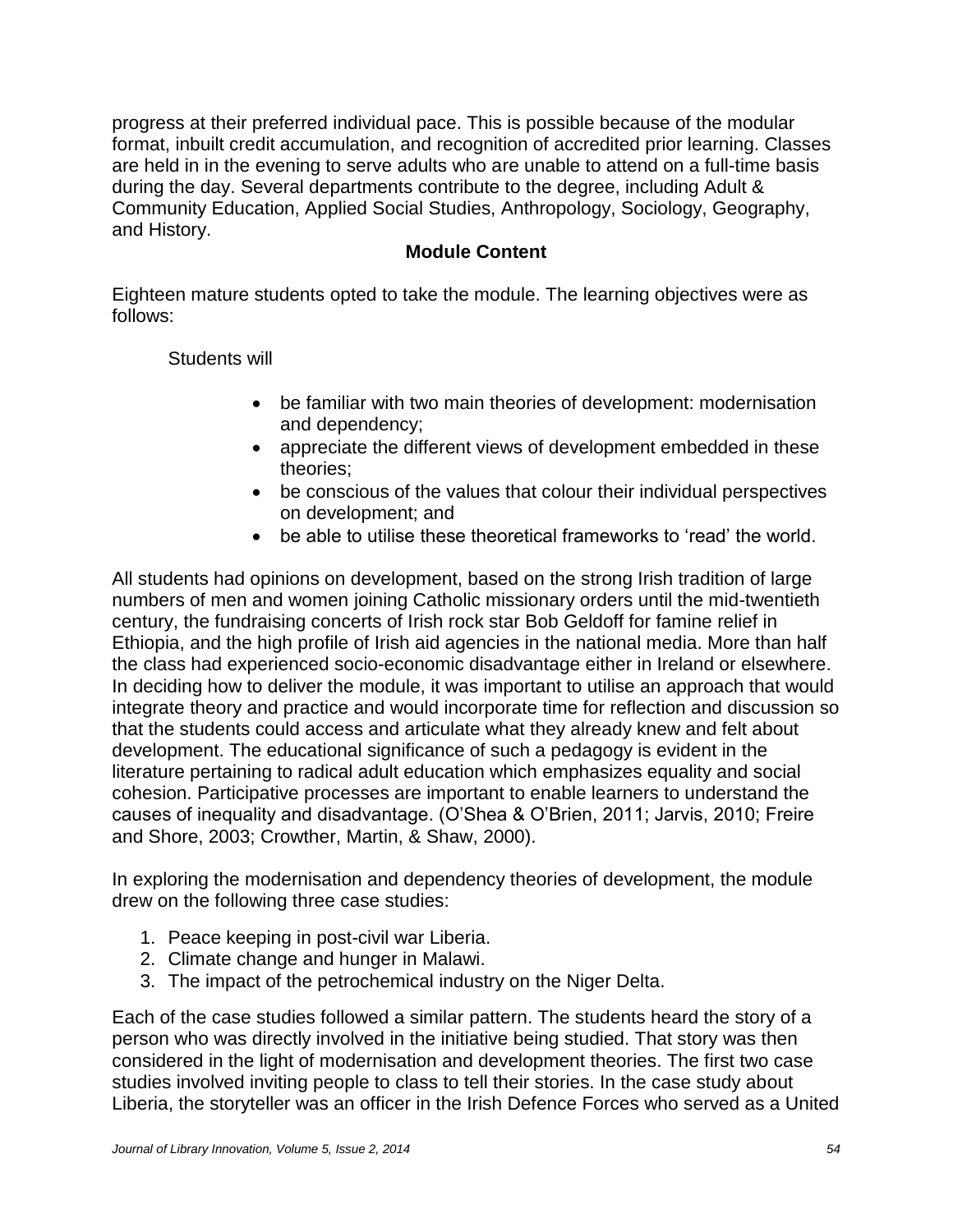Nations Peacekeeper in that country. In the Malawi case study, the storyteller was a Malawian academic who was involved in an Irish Aid funded project among four universities, including Maynooth. In the final case study about the petrochemical industry in the Niger Delta, the storytelling was done through the letters of Ken Saro-Wiwa.

## **Delivering the Module**

The authors jointly prepared and delivered the Niger Delta case study. The collaboration allowed the combining of expertise in collections and information sources and knowledge of development theory and practice to create an interesting learning experience for the students. In delivering the module, we sought to provide students with an understanding of the context in which Ken Saro-Wiwa campaigned, including the debate surrounding his execution, and to provide them with an opportunity to explore similar development issues in today's world. Using the letters and other material relating to Ken Saro-Wiwa allowed students the opportunity to develop skills in using and evaluating primary and secondary information sources and the opportunity to develop an appreciation of the aesthetic and research value of letters.

Our presence in the classroom allowed us to get to know the students and to adapt and adjust the module to meet their needs and concerns. There were a number of African students in the class, three of whom were Nigerian. One of them had met Ken Saro-Wiwa. His contribution to the class created a deep level of student engagement with the topic. As the module progressed, the contributions of the African students, as well as the use of the letter and artefacts, captured local nuances which can often be absent when encountering a topic from a distance.

Videos, including some covering the trial of Ken Saro-Wiwa, and other resources were made available via the Moodle Virtual Learning Environment that is used across the University. The trial videos are particularly moving because they show the courtroom drama and capture the voices and faces of all those involved. Other videos presented the opposing points of view of the impact of oil extraction in the Niger Delta. Videos produced that opposed the industry, such as Channel 4's documentary *The Drilling Fields<sup>1</sup>* , showed the destruction wrought by oil extraction. Those produced by the petrochemical industry presented the benefits to the community of investment by this industry in developing health, education, and other facilities in the area.

Students appreciated the range of resources used in the module as evidenced by the following feedback from a student:

The YouTube clips were invaluable in gaining a balanced perspective on Ken Saro-Wiwa's campaign as some contained extracts from his original manuscripts and the clips could not disguise what was actually taking place on the ground. All empowering and relevant primary sources*.* 

 $\overline{\phantom{a}}$ <sup>1</sup> The trailer for this documentary is available at<http://www.youtube.com/watch?v=SPpW3cm-zNw>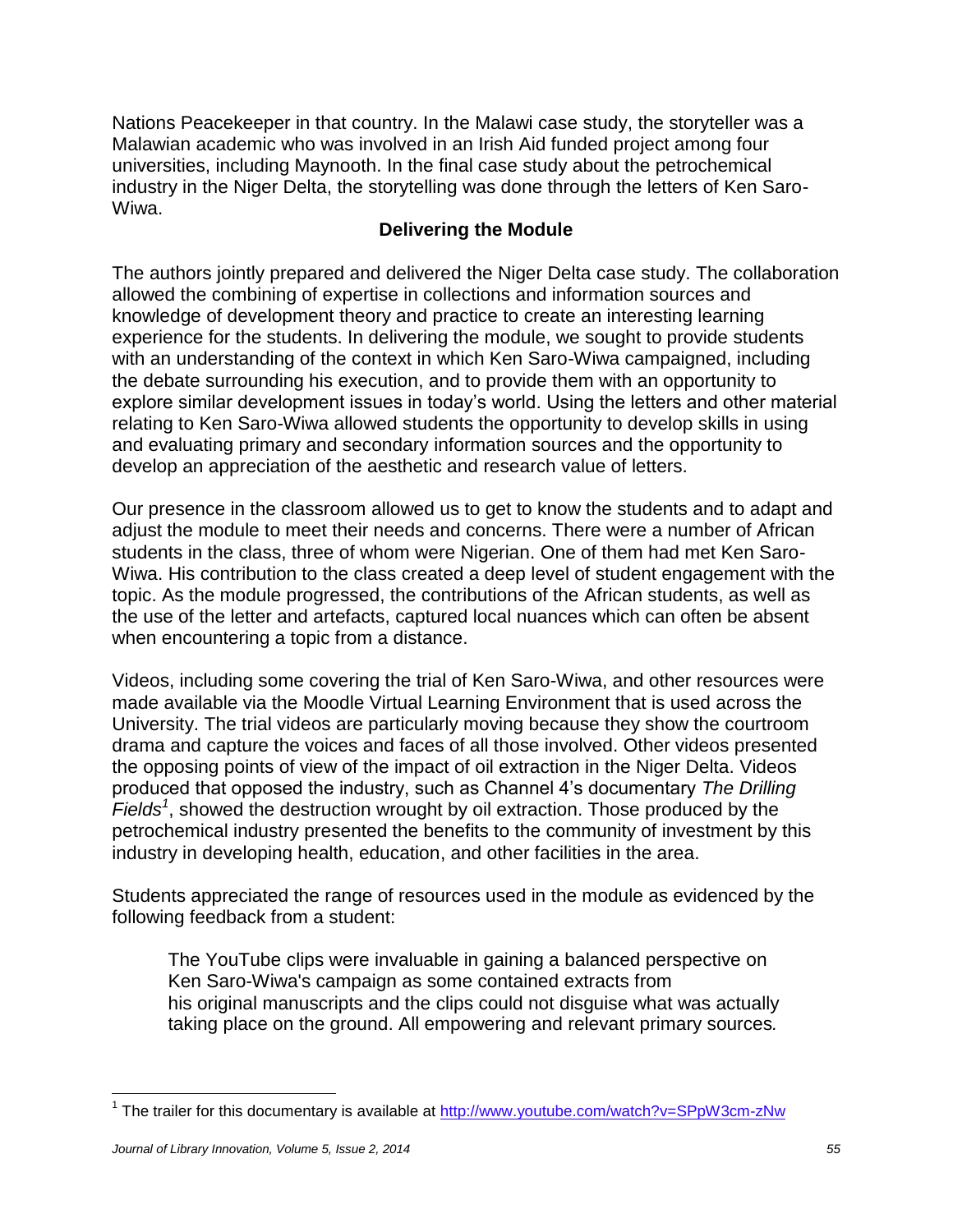During class time students worked in small groups with a selection of articles covering the conflict in the Niger Delta. The articles were from newspapers, magazines and journals from different countries and different perspectives. The students were asked to compare and contrast coverage, comment on the different types of information sources, and summarise the group discussion.

Students demonstrated an awareness of the types of sources and different perspectives as evidenced by this remark:

Truth is slippery. A lot depends on who you are talking to or what you are reading. I'm very conscious now of needing to know whose view I'm hearing and read more than one account.

Students were given access to Ken Saro-Wiwa's letters. Wearing appropriate protective gloves, they were allowed to handle original handwritten letters. This engagement with the physical collection was something they appreciated, and it was their first introduction to archives and special collection. One student commented:

The opportunity to actually see, hold and read original letters written by Ken Saro-Wiwa allowed for a real sense of his beliefs and passion to social and economic inequalities, most significantly his commitment to bring the plight of the Ogoni people to the world's attention*.*

The Ken Saro-Wiwa Archive was housed in the Russell Library, home to pre-1850 material and a major collection of Bibles, while a major extension to the main Library was being built that included a Special Collections Reading Room. In the Russell Library, the students had the opportunity to see a Khana Bible. Khana was Ken Saro-Wiwa's native tongue. This Bible is one of the few items written in Khana and dates from early missionary activity with the Ogoni. It was interesting for students to see the written language and to appreciate that, while Khana is widely spoken, it is not part of a written tradition. Ken Saro-Wiwa wrote in English and



Ken Saro-Wiwa Artefacts. Photograph by Alan Monahan. Copyright Maynooth University

studied in English at school and university. The students also saw artefacts from the Archive, including a flag of Movement for the Survival of the Ogoni People and a cap that belonged to Ken Saro-Wiwa.

One student expressed appreciation for this aspect of the program:

The opportunity given in this module to visit the Russell Library was wonderful and very beneficial. It was my first time in this library. The organizing of a well structured and very professional and informative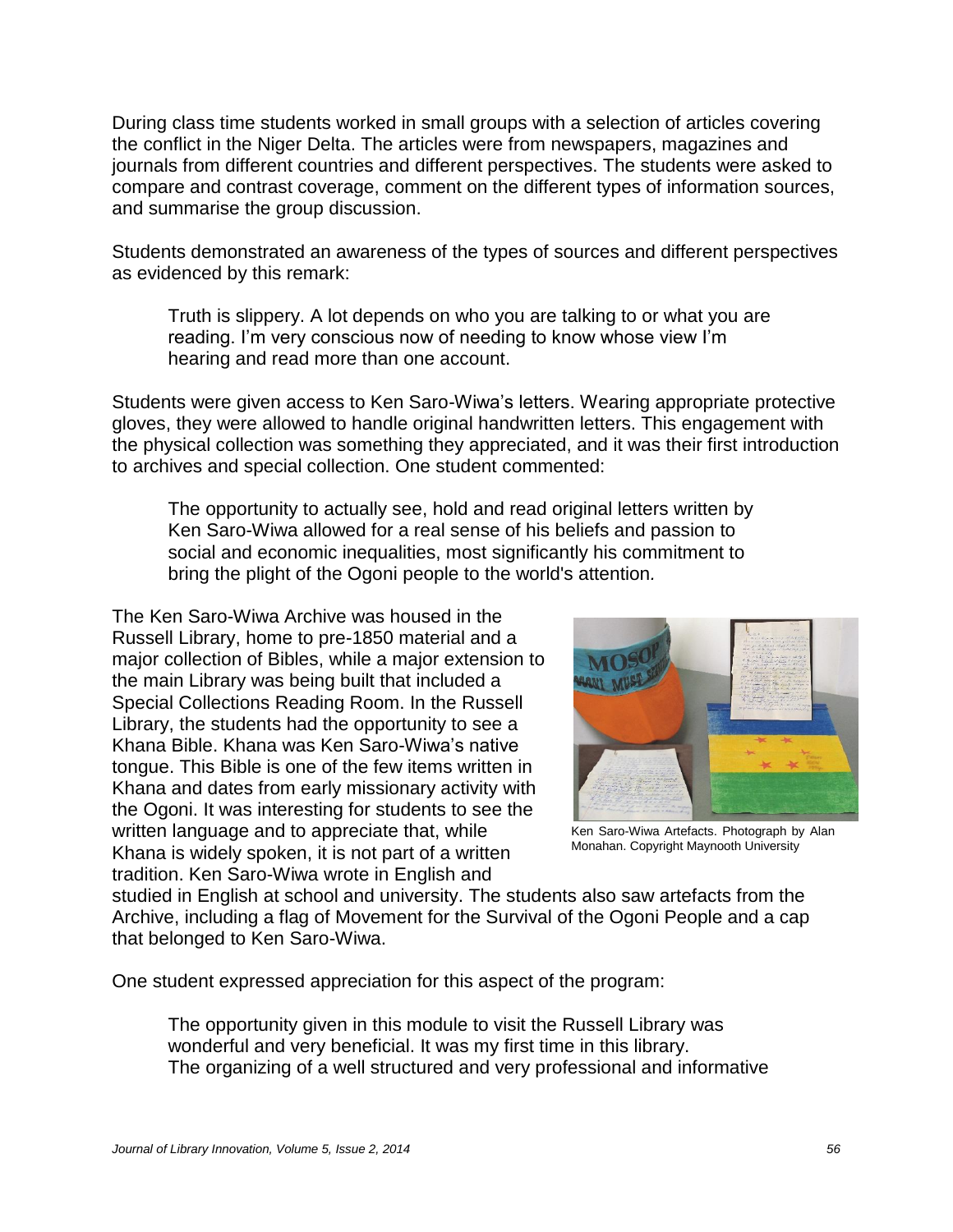tour by Librarians enabled us to fully experience and learn about many of the wonderful special collections that the library holds.

Students identified development issues in today's world that have parallels with their case studies, such as ownership of natural resources, environmental pollution, competition between needs for employment and long term environmental consequences.

#### **Outcome**

The 18 students were required to complete a 3,000 word assignment. They were free to draw on any or all of the three case studies presented in the module. The fact that sixteen of the eighteen students drew on the Niger Delta case study for their assignments indicated a high level of engagement with this particular case study.

Students felt a real sense of engagement with Ken Saro-Wiwa as evidenced by the this comment:

I really appreciated that Ken Saro-Wiwa was almost like a guest speaker in this module. We heard his voice and saw his face. I felt I got an insight into his experience in dealing with the causes and effects of development. This made such a difference in interpreting and relating the theories to real life situations, rather than just reading text. Also, for me personally, the assignment opened opportunity to question and challenge my own beliefs regarding the implications of development.

# **Discussion and Conclusion**

Special collections and archives provide an opportunity for students to encounter sources and artefacts that enable them to engage with complex controversial topics that

may otherwise seem very removed. The use of such materials allows students to move beyond a purely information gathering approach to their learning, enables them to better critique knowledge, and exercises their curiosity by engaging with non-traditional personal sources such as the letters of Ken Saro-Wiwa. Encountering personal artefacts stimulates a response that is not purely intellectual; it can also evoke a strong emotional response. If

*Keep putting your thoughts on paper. Who knows how we can use them in future. The Ogoni story will have to be told! Letter from Ken Saro-Wiwa to Sister Majella McCarron (December 1, 1993)*

undergraduate students are exposed to special collections, their learning is enhanced and they have greater awareness of the potential of such collections for their future learning and research.

Librarians and academic staff should work together more closely to integrate special collections (ideally in original form, but if not feasible, in digitised form) into the undergraduate curriculum. At present, these collections are mainly used by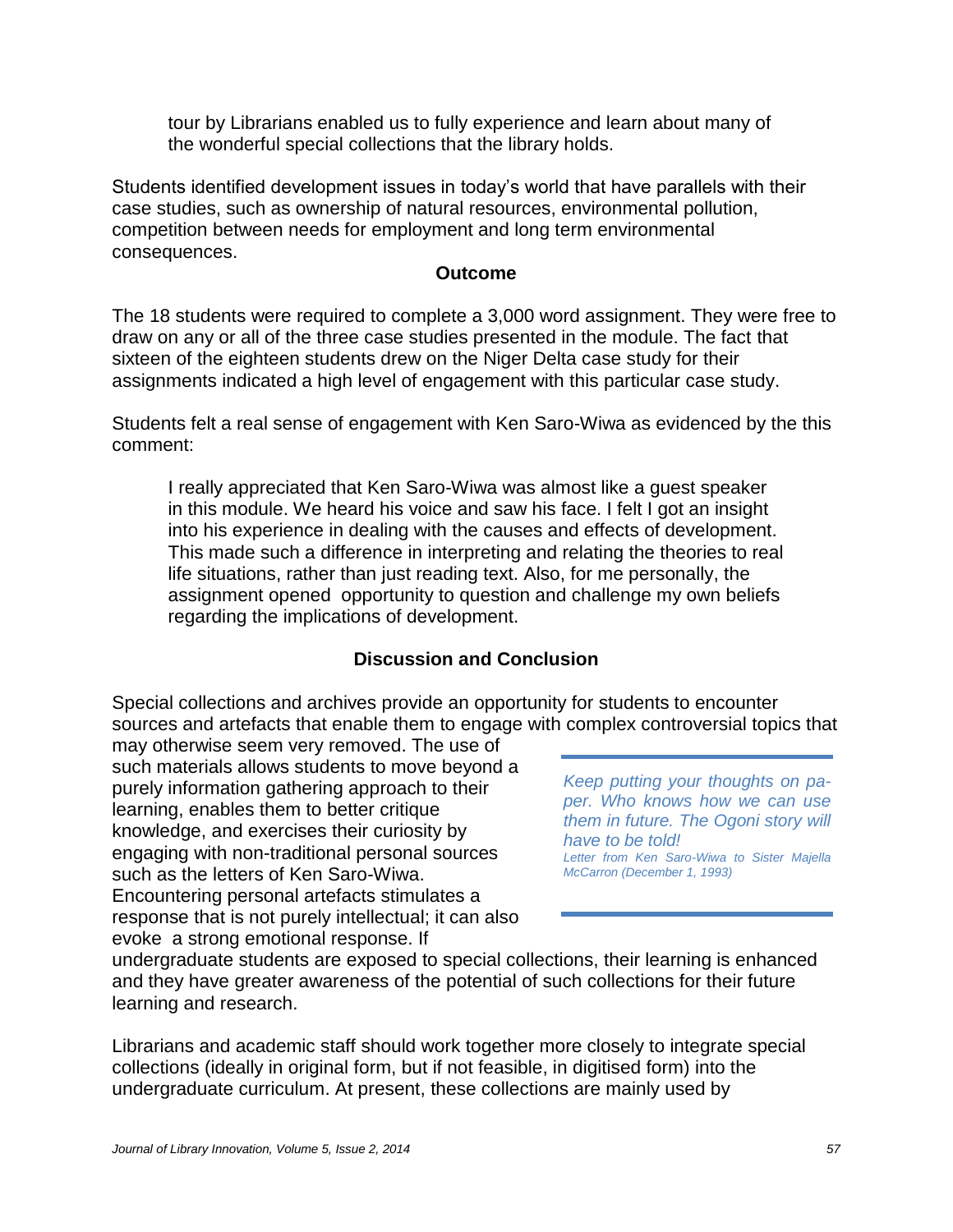postgraduates undertaking specialised research. The visibility of these collections as a source for undergraduate work needs to be explored further. Librarians need to be involved in the various forums where discussion on the content and design of the curriculum take place, in order for them to promote the use of existing collections and to identify subject areas for potential special collection acquisition.

Through collaborations, such as the one described above, libraries can maximise use of their archives and special collections. Increasing visibility of such resources may also help to acquire funding for new special collections.